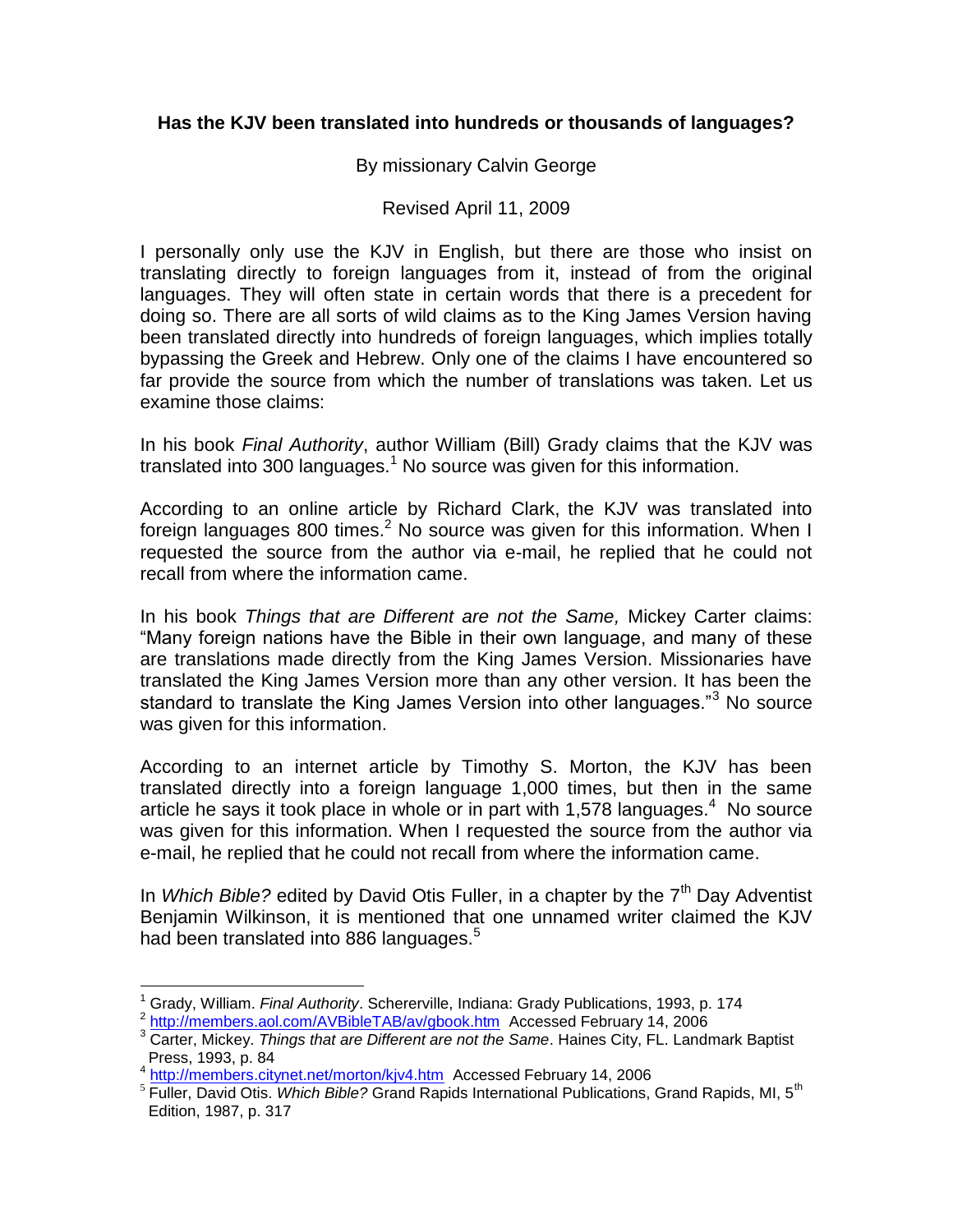In his book *Seventy-Five Problems*, author Lloyd Streeter states that the KJV has been translated into other languages between 600 and 700 times.<sup>6</sup> He also did not provide a source for his information.

In her book *In Awe of Thy Word*, Gail Riplinger writes: "Because the KJV is a precise and contextual accurate translation, thousands of foreign language translations were subsequently made directly from it." <sup>7</sup> No source was given for this information. She then documented only one case in which Adoniram Judson's translation was rejected by the American Bible Society (ABS), but she left out the key elements of the context. Riplinger portrayed Judson's translation as being rejected "because it rested solely on his translation from a Greek printed edition, without reference to the KJV." But in reality, Judson's translation was rejected for only one simple reason: He had translated the Greek word *baptizo* with the deeper meaning of "immerse," instead of the transliteration "baptize," as found in the common English Bible and virtually all foreign translations. The ABS considered Judson's translation a "sectarian version," apparently because it could not be used by those who believed in sprinkling. This choice, and his refusal to change it, caused the American Bible Society not only to refuse publication of his life's work, but also to pass a resolution against any such "sectarian" version of the Scriptures. It maintained that it would not publish or distribute any Bibles that did not "conform in the principle of their translation, to the common English version."<sup>8</sup> Judging by the context, it is clear that the American Bible Society viewed the common English Bible as "non-sectarian," and they were requiring foreign translations to follow the example of the common English Bible and be "non-sectarian." There was no order to translate directly from the English Bible. This was issued in response to the *baptizo* controversy, because the ABS wanted to be ecumenical and not allow translations that translated the previously mentioned Greek word as "immerse." They were not concerned about making the KJV the final authority for foreign languages in all matters, and that is reflected in the following quotes:

The intention of this resolution was to prevent the translation of a Greek verb and its cognates in order that the New Testament might teach nothing positive with respect to the external act in baptism.<sup>9</sup>

Again, it has been **charged** that the board [of the American Bible Society] have set up the English Bible as a standard, to which all translations must be conformed. The resolutions above cited, as to which the society strictly adheres, show this to be **unfounded**. Missionaries and others, in making new versions, are **required by these rules to translate from the original** 

 $\overline{a}$ 

<sup>6</sup> Streeter, Lloyd. *Seventy-Five Problems*. First Baptist Church of LaSalle, 2001, p. 252

<sup>7</sup> Riplinger, Gail. *In Awe of Thy Word*, Av Publications, 2003, pp. 991-992

<sup>8</sup> Gutjher, Paul. *An American Bible: A History of the Good Book in the United States 1777-1880* Stanford University Press, 1999, p. 106

<sup>9</sup> Middleditch, Robert Thomas. *Burmah's great missionary: records of the life, character, and achievements of Adoniram Judson.* 1854, p. 322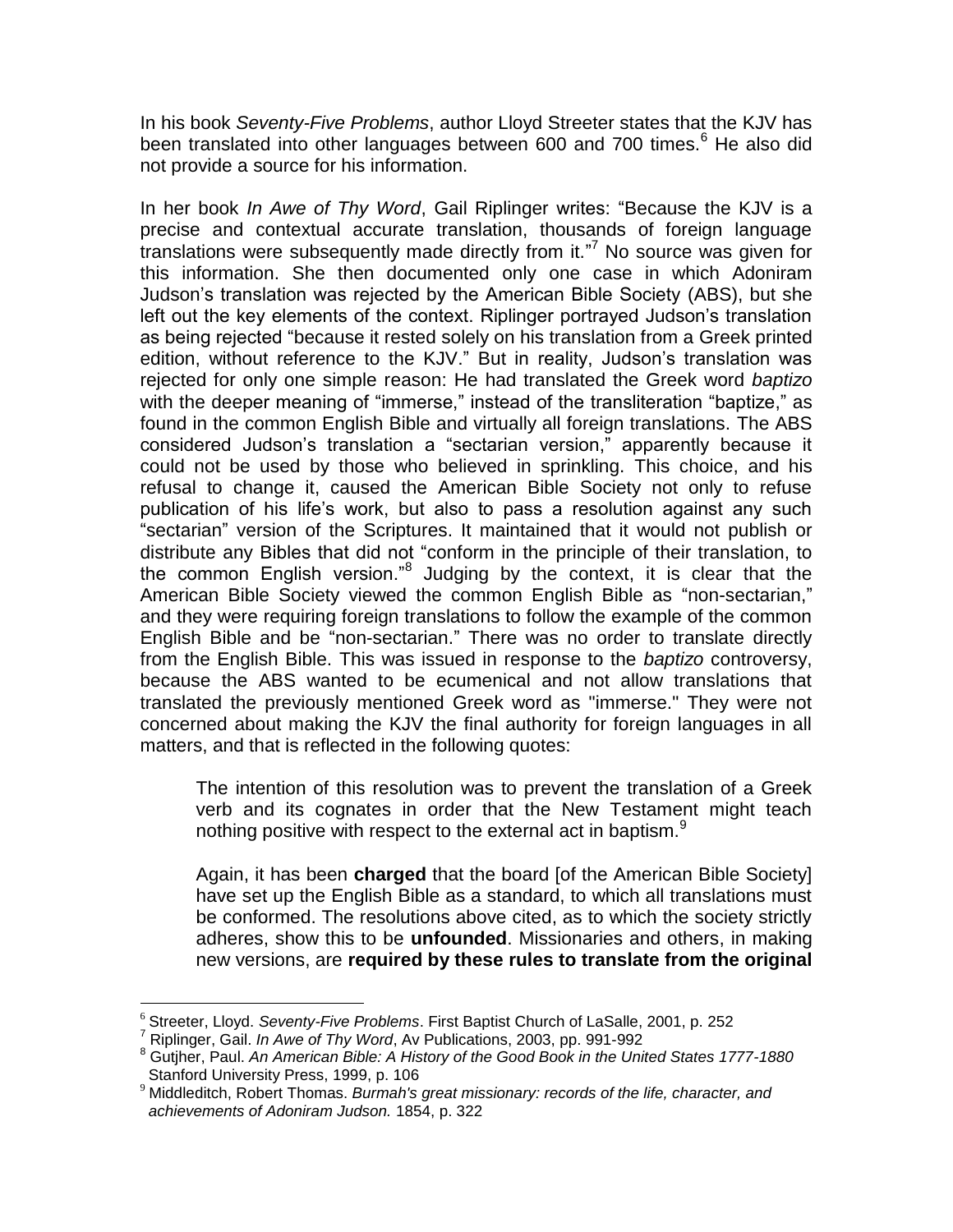**tongues**, and their imitation of the English is not expected to extend any further than the transference of a few words which either can not be translated, or concerning the meaning of which there are disputes which divide the evangelical churches"<sup>10</sup> [bold not in original]

Peter Ruckman was by far the most contradictory of all authors, providing eight different wildly-varying figures, even different figures in the same book! According to *The Christian's Handbook of Biblical Scholarship*, the KJV was translated directly into a foreign language either 300 times<sup>11</sup> or  $700$  times,<sup>12</sup> depending on which chapter you were reading. In another book he states that the KJV was translated 800 times,<sup>13</sup> and in yet another book the number given was 901.<sup>14</sup> Recently in his monthly publication the number given is 160.<sup>15</sup> After I finished the first edition of this article, I found yet another wildly-differing claim in another book, which put the number at 500.<sup>16</sup> No source was ever given for his contradictory information. Ruckman has also claimed without a source that "the AV was translated into more than one hundred times as many languages as any Greek Bible" (*Bible Believer's Bulletin*, Dec. 1980, p. 4). On page 5 of the April 2006 issue of the previously-mentioned periodical published by Ruckman, he states that the KJV is available in 60 different languages with only parts of it available in 160 different languages. Finally, Ruckman's book *What Saith the Scripture,* p. 37 gives a figure of 600 before the year 1880. The fact that Ruckman has eight different widely-varying numbers with no sources prove that his information is not scholarly, and should not be taken seriously.

Brian Donovan, associate to Peter Ruckman, wrote the following simplistic opinion in Ruckman's periodical *The Bible Believer's Bulletin*:

Any effort to translate the Bible into other languages will be right if it comes from the KJV, and wrong when it does not. It is that simple. $17$ 

The only claim that included documentation was the following statement in material compiled by Pastor Phil Stringer entitled *The Word Of God For All Nations*:

 $\overline{a}$ 

<sup>&</sup>lt;sup>10</sup> Strickland, William Peter. *History of the American Bible Society: From Its Organization to the Present Time*. 1850, Harper & Row, pp. 154-155 (bold not in original)

<sup>11</sup> Ruckman, Peter. *The Christian's Handbook of Biblical Scholarship*, Pensacola: Bible Baptist Bookstore, 1988, p. 18

<sup>12</sup> Ruckman, Peter. *The Christian's Handbook of Biblical Scholarship*, Pensacola: Bible Baptist Bookstore, 1988, p. 170

<sup>&</sup>lt;sup>13</sup> Ruckman, Peter. The History of the New Testament Church, Pensacola: Bible Baptist Bookstore, 1984, Vol. 1, pg. 390

<sup>14</sup> Ruckman, Peter. *The Christian Liar's Library*, Pensacola: Bible Baptist Bookstore, 1997, p. 186

<sup>15</sup> Ruckman, Peter. "Destroyed for Lack of Knowledge" *Bible Believer's Bulletin,* Vol. 30, #1, January 2006, p. 9

<sup>16</sup> Ruckman, Peter. *Manuscript Evidence*, 1997, p. 189

<sup>17</sup> Donovan, Brian. *Bible Believer's Bulletin*. April 1994, p. 20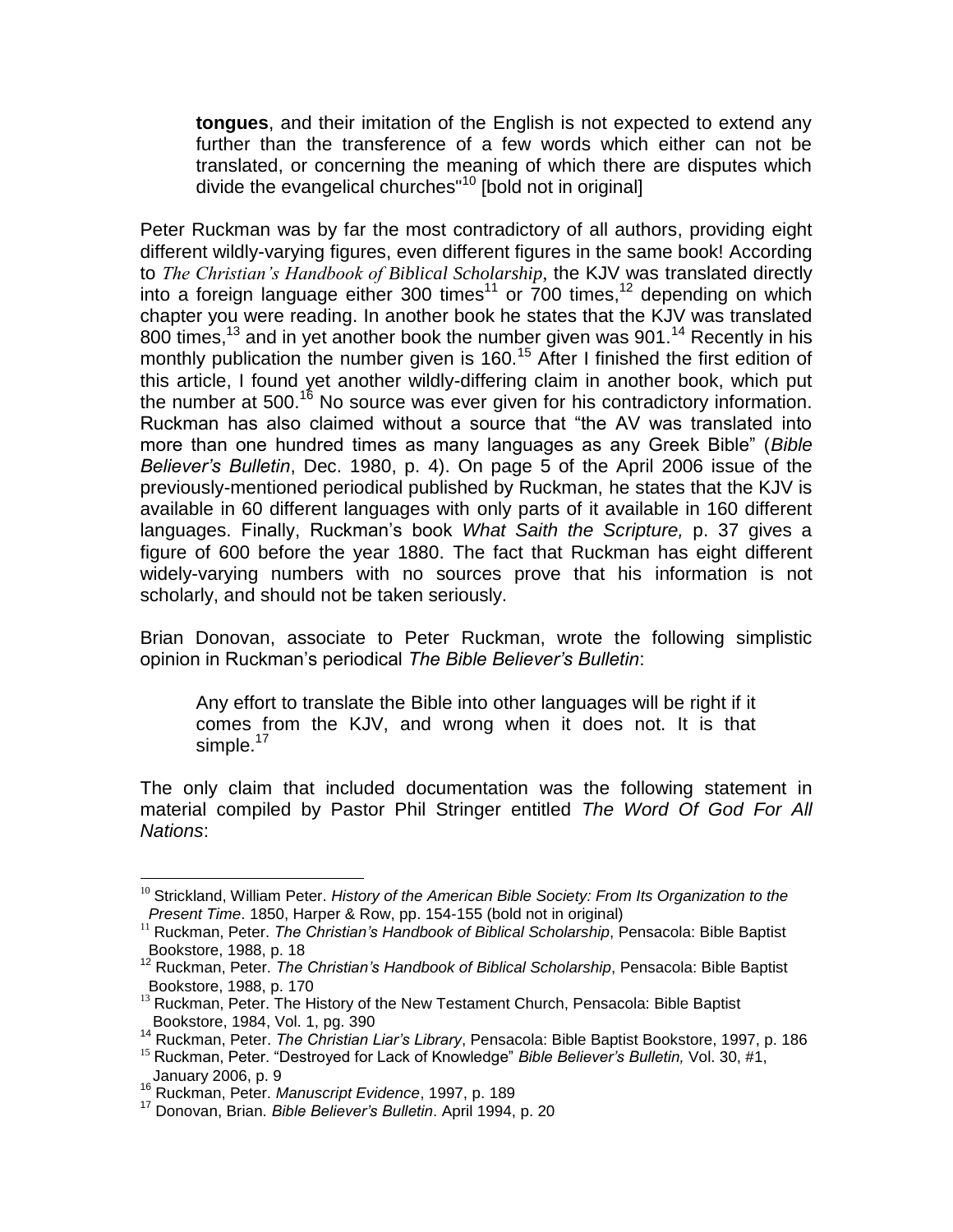The King James Bible is widely available. It has been the base text for translations in many languages. According to Winston Churchill it has been translated into 760 languages. (Churchill's History of the English-Speaking Peoples, one volume edition, p. 160).<sup>18</sup>

In *A History of the English-Speaking Peoples, Vol. 2 The New World*, 1959, Dood, Mead & Company, 1959, pp. 153-154, Churchill writes as follows:

If the adventurers took books with them they took the Bible, Shakespeare, and later The Pilgrim's Progress, and the Bible they mostly took was the Authorised Version of King James I. About ninety million complete copies are thought to have been published in the English language alone. It has been translated into more than seven hundred sixty tongues. The Authorised Version is still the most popular in England and the United States.

The question is—was the reference to 760 languages referring to the Bible in general being translated into 760 languages, or specifically the KJV being translated into that many languages? It seems it can be interpreted either way. The sentence previous to the mention of 760 languages seems to be referring to the Bible in general, otherwise if it was referring to the KJV it would not have been necessary to state how many times it was published "in English." The sentence previous to that speaks of the Bible in general among other books, and only mentions the KJV in passing. If one leans towards believing that the reference to 760 languages is the number of times the KJV had been translated into other languages, there are several matters to consider: Does Churchill's figure even fit within Bible translation statistics in the 1950's? Should Churchill's figure be taken seriously considering he did not provide a source for his information? Also, was Winston Churchill considered an authority in the area of the history of Bible translations?

An example of an authority on the history of Bible translation would be *The Bible of Every Land: A History of the Sacred Scriptures in Every Language and Dialect Into Which Translations Have Been Made* published by Samuel Bagster in editions between 1848-1860. In it several translators are mentioned as having consulted the KJV (often alongside other translations), but in my perusal of the book I could only find about 3-4 translation projects in which the KJV was the only one listed as the translation source (and not for mere consultation). It should be pointed out that consulting the KJV in the process of translating does not count as translating from the KJV. For example, the Spanish Bible was consulted in the process of translating the KJV 1611 (according to the preface). Would it therefore be proper to say that the KJV was translated from Spanish? Certainly not. Another example of an authority on the history of Bible translation would be T.H. Darlow and H.F. Moule, who wrote the massive multi-volume *Historical Catalogue of the Printed Editions of Holy Scripture in the Library of the British* 

 $\overline{a}$ 

<sup>18</sup> <http://wcbible.org/documents/thewordofgod.pdf> Accessed April 11, 2009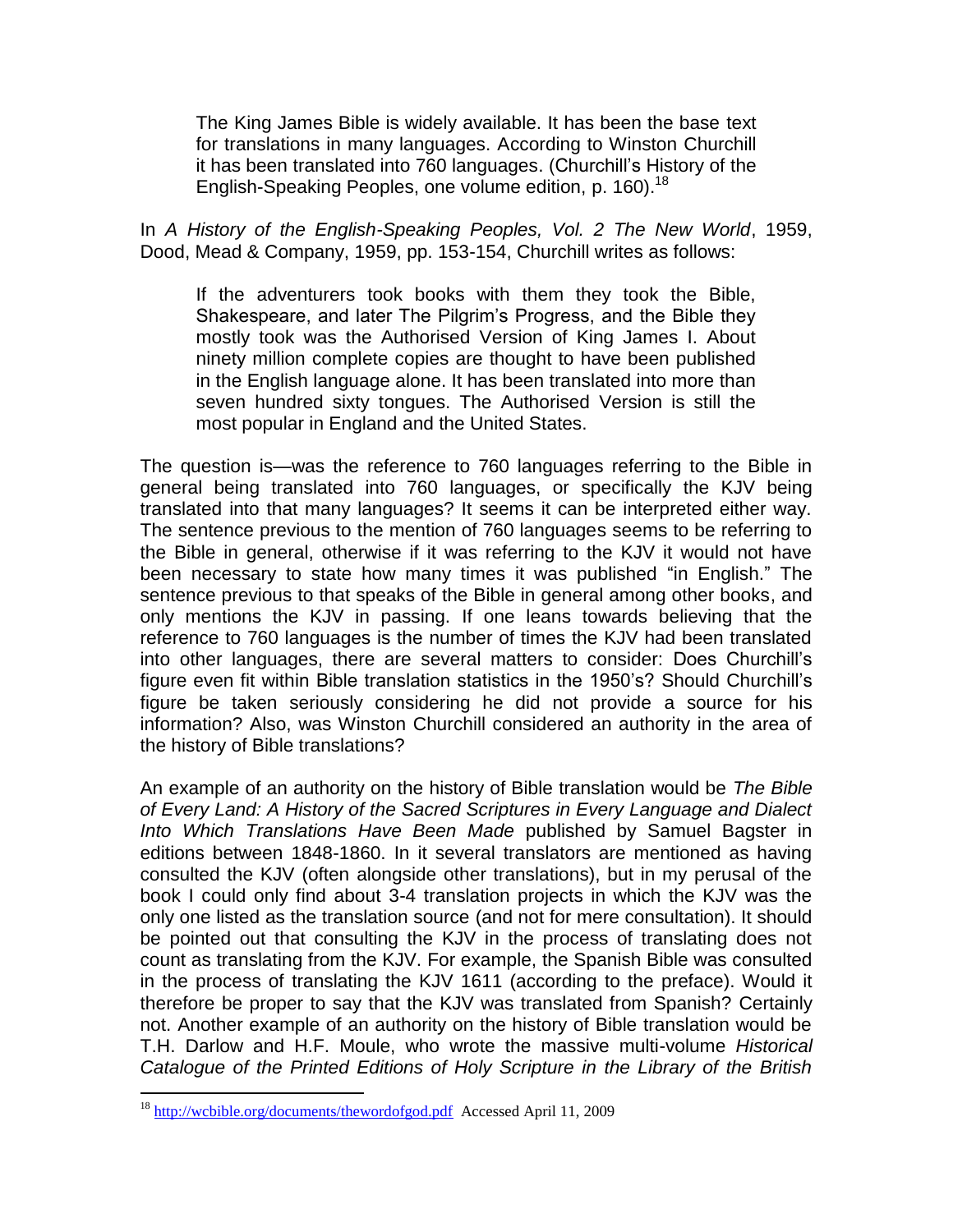*and Foreign Bible Society* between 1903-1911. I have browsed through it, and the times I've looked for the source of a given Bible, it did not mention the KJV. Another source which is quite authoritative is the American Bible Society, which since its inception has been involved in Bible translation projects. In 1951, they announced in the May issue of the *Bible Society Record* that whole Bibles had been translated in 191 languages, with whole New Testaments having been translated into 246 languages. The figure for languages in which at least a Gospel or other whole book had been published was put at 597. The only way in which Churchill's number of 760 can even fit was in the figure in which at least a portion (including less than one whole book) of the Bible had been translated, which came to a total of 1,034 languages. It should be noted that the figures provided by the American Bible Society was for Bibles in all languages translated from any source, not Bibles translated from the KJV exclusively.

# **Conclusion**

One situation in which a translation directly from English might be justified, is in cases where a missionary with no knowledge of original languages desperately needs to translate the Bible into a dialect neglected by translators familiar with the original languages. Organizations such as New Tribes Mission and Wycliffe Bible Translators may be involved in such matters, but they do not have a reputation for using the KJV exclusively, so any statistics they could provide should not be automatically considered to be foreign translations directly from the KJV.

At the time of this writing, I am only aware of 4-5 translations that I know for sure were translated directly from the King James Version. This includes a Spanish New Testament translated directly from the King James Version, but it is no longer in print and was overwhelmingly rejected by Spanish speakers. Although it is possible that more then 4-5 Bibles were translated directly from the KJV, no other specific documented examples could be located at the time of this writing. The fact that only one of the above authors provides a source for the supposed hundreds or thousands of times the KJV has been translated into other languages is cause for suspicion.

The KJV is a good example of what a foreign translation should be like, but it should not be considered superior to Greek and Hebrew, as Peter Ruckman began to teach in the 1960's.

May God help us approach this most important matter in a way that honors Christ, upholds His Word, and sets forth the truth.

# **Appendix**

# **If all Foreign Bibles had to be translated from the KJV…**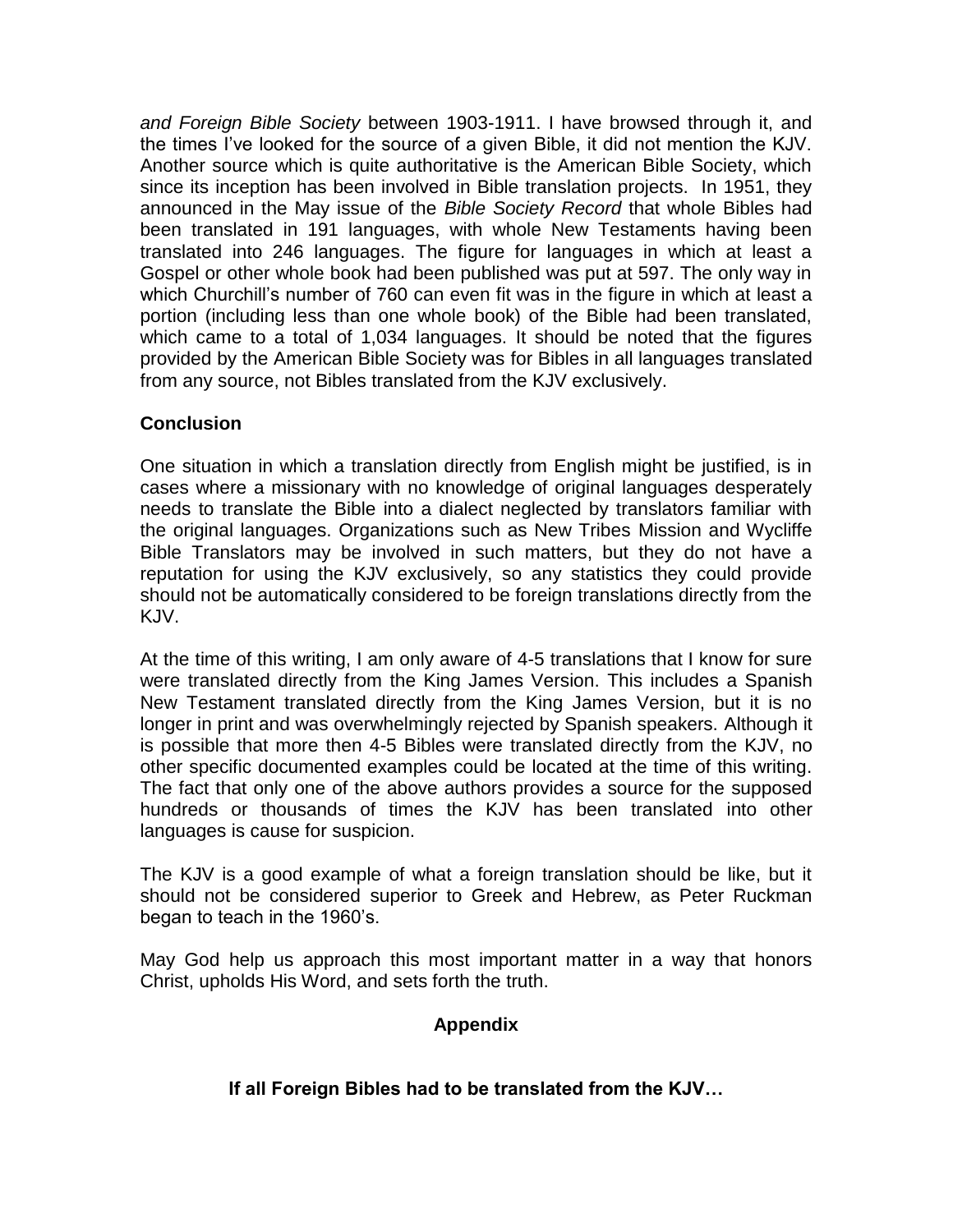# By Missionary Calvin George

- 1. Such a theory would invalidate about 99% of foreign-language Bibles in use. We would have to start all over again.
- 2. All Bible translators would have to know English. Greek and Hebrew should be dropped in seminaries and English taught instead.
- 3. Bibles for Greek and Hebrew speakers would have to be translated from English.
- 4. Such a theory would invalidate all English Reformation Bibles translated before 1611. This is in spite of the fact that the KJV is basically a revision of the Bishop's Bible.
- 5. This theory would invalidate the KJV itself, as it was not translated from the KJV. The ultimate example of a logical fallacy!
- 6. How convenient for English-speakers to insist that the Bible that happens to be in their own language be the final authority for all other languages!
- 7. The English language cannot always reproduce all the nuances of a particular Greek or Hebrew word. For example, *they* in English is neuter, but in the original language *they* may be a feminine or masculine word, and may imply other matters not revealed in English. The receptor language may be able to reproduce details not readily apparent in English.
- 8. Translating from the original source language is one of the very basic rules of translation. The thought of translating a translation does not even sound right. The farther one strays from the original the more likely one will stray from the meaning of the original. As in virtually all translations, the KJV translators took some liberties in the translation process. For example, the introduction to *Young's Literal Translation* mentions that the Hebrew word *panim* was translated 94 different ways (if you count idiomatic renderings)! Conversely, "to destroy" in the KJV represents 49 different Hebrew words according to *Englishman's Hebrew Concordance*! If in the subsequent translation the translator were to take some liberty on a KJV word that was a stretch to begin with, the results could be far from what the original intended.
- 9. Misunderstanding the nearly 400-year old vocabulary of the KJV could lead to extremely awkward translations. A real example that comes to mind is the term Holy Ghost (which is not different than Holy Spirit in